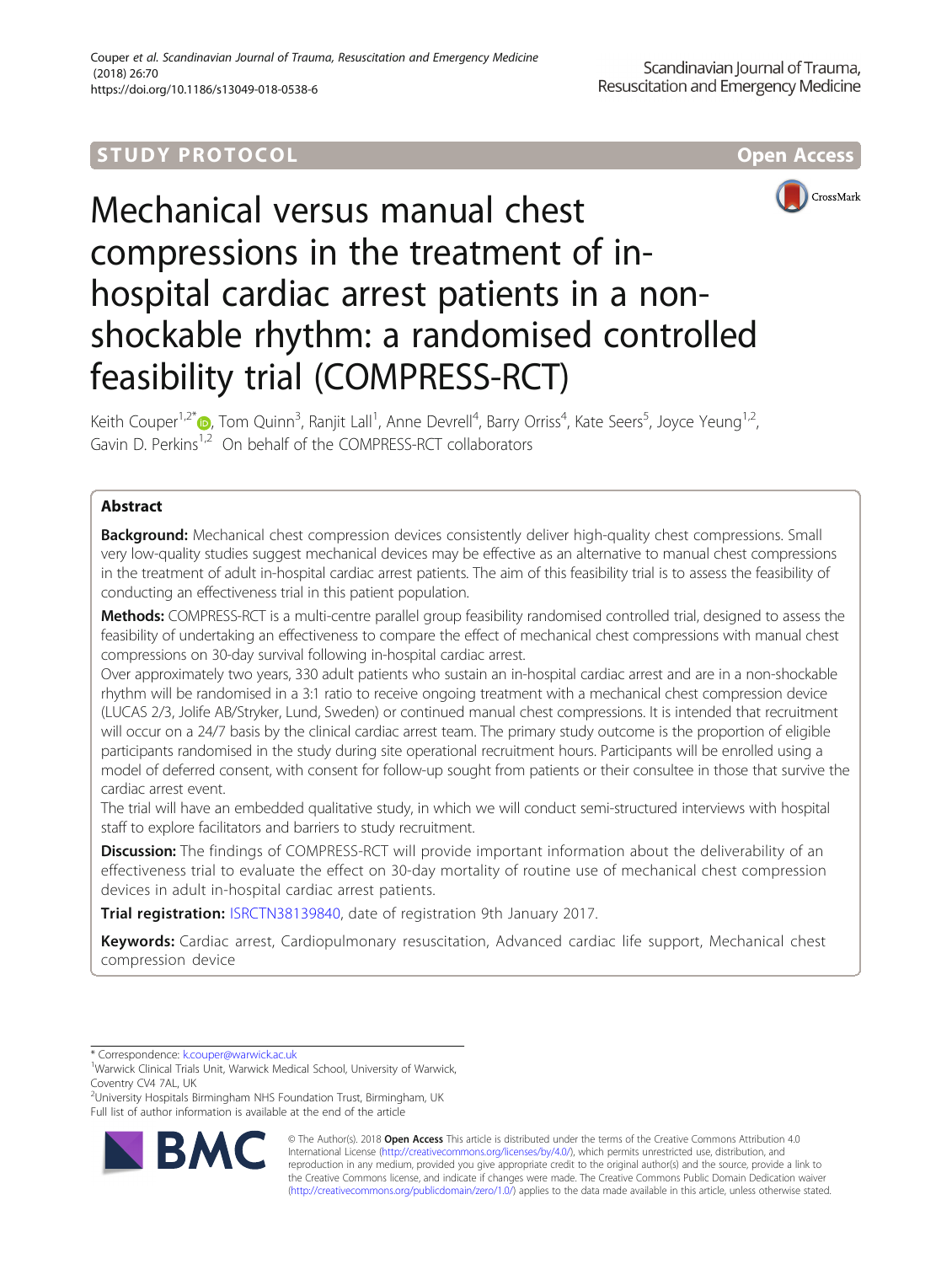#### Background

Each year, approximately 35,000 patients have a cardiac arrest in UK hospitals, of which less than one in five patients survives to leave hospital [\[1](#page-6-0)]. Observational studies report the association between high-quality cardiopulmonary resuscitation (CPR) and improved survival, as well as the challenge of delivering high-quality manual CPR in clinical practice [[2](#page-6-0)–[5\]](#page-6-0).

Mechanical chest compression devices consistently deliver high-quality chest compressions [\[6](#page-6-0)]. In the out-of-hospital setting, large, high-quality randomised controlled trials have found no evidence of improved patient outcome in patients treated with mechanical CPR (mech-CPR), compared with manual CPR (man-CPR)  $[7-10]$  $[7-10]$  $[7-10]$  $[7-10]$ . In contrast, very low-quality small randomised and observational studies report evidence of an association between mech-CPR and increased survival in in-hospital cardiac arrest (odds ratio of hospital/30-day survival 2.34, 95% confidence interval 1.42 to 3.85) [\[11\]](#page-6-0).

This apparent discrepancy in findings between the in-hospital and out-of-hospital setting may reflect differences in evidence quality or clinical factors, such that mech-CPR is more effective than man-CPR in the hospital setting [[12,](#page-6-0) [13](#page-6-0)]. Examples of such factors include opportunity for early optimal device deployment by a clinical team with frequent cardiac arrest exposure and the challenge of delivering effective manual chest compressions on a hospital bed, due to the compressibility of the underlying mattress [[2,](#page-6-0) [14,](#page-6-0) [15\]](#page-6-0).

Based on this ongoing uncertainty, there is a need for a clinical trial to evaluate the effect of the routine use of mech-CPR, compared with man-CPR, on 30-day survival in adults that sustain an in-hospital cardiac arrest. However, such a trial would require a large sample size and might be beset by a number of practical challenges, such that is prudent to first undertake a feasibility trial.

#### Methods/design

COMPRESS-RCT is a multi-centre parallel group feasibility randomised controlled trial, in which adult patients that sustain a non-shockable in-hospital cardiac arrest are randomised in a 3:1 ratio to receive either mech-CPR or ongoing man-CPR (Fig. 1). The aim of the trial is to assess whether it is feasible to undertake an effectiveness trial to examine the effect of the use of mech-CPR on 30-day survival following in-hospital cardiac arrest. A qualitative study is embedded in the trial, in which semi-structured interviews are conducted with clinicians involved in the trial to explore potential facilitators and barriers to recruitment. The trial flow diagram is presented in figure one.



#### Trial approvals and conduct

COMPRESS-RCT is approved by the West Midlands – Coventry and Warwickshire National Health Service Research Ethics Committee (16/WM/0299). The Health Research Authority Confidentiality Advisory Group has approved the processing and transfer of data without consent, under The Health Service (Control of Patient Information) Regulations 2002 (16/CAG/0088). The trial is registered with the ISRCTN Trial Registry (ISRCTN08233942). The trial is funded by a National Institute for Health Research Post-Doctoral Research Fellowship (PDF-2015-08-109).

The trial is conducted in accordance with the Medical Research Council (MRC) guidelines on Good Clinical Practice, applicable UK legislation and the Warwick University Clinical Trials Unit Standard Operating Procedures. The trial sponsor is the University of Warwick.

The study is co-ordinated by Warwick Clinical Trials Unit. It is run in collaboration with five English acute hospital research sites: Heartlands Hospital, University Hospitals Birmingham NHS Foundation Trust; University Hospital, University Hospitals Coventry and Warwickshire NHS Trust; Warwick Hospital, South Warwickshire NHS Foundation Trust; Sandwell General Hospital, Sandwell and West Birmingham Hospitals NHS Trust; and Blackpool Victoria Hospital, Blackpool Teaching Hospitals NHS Foundation Trust.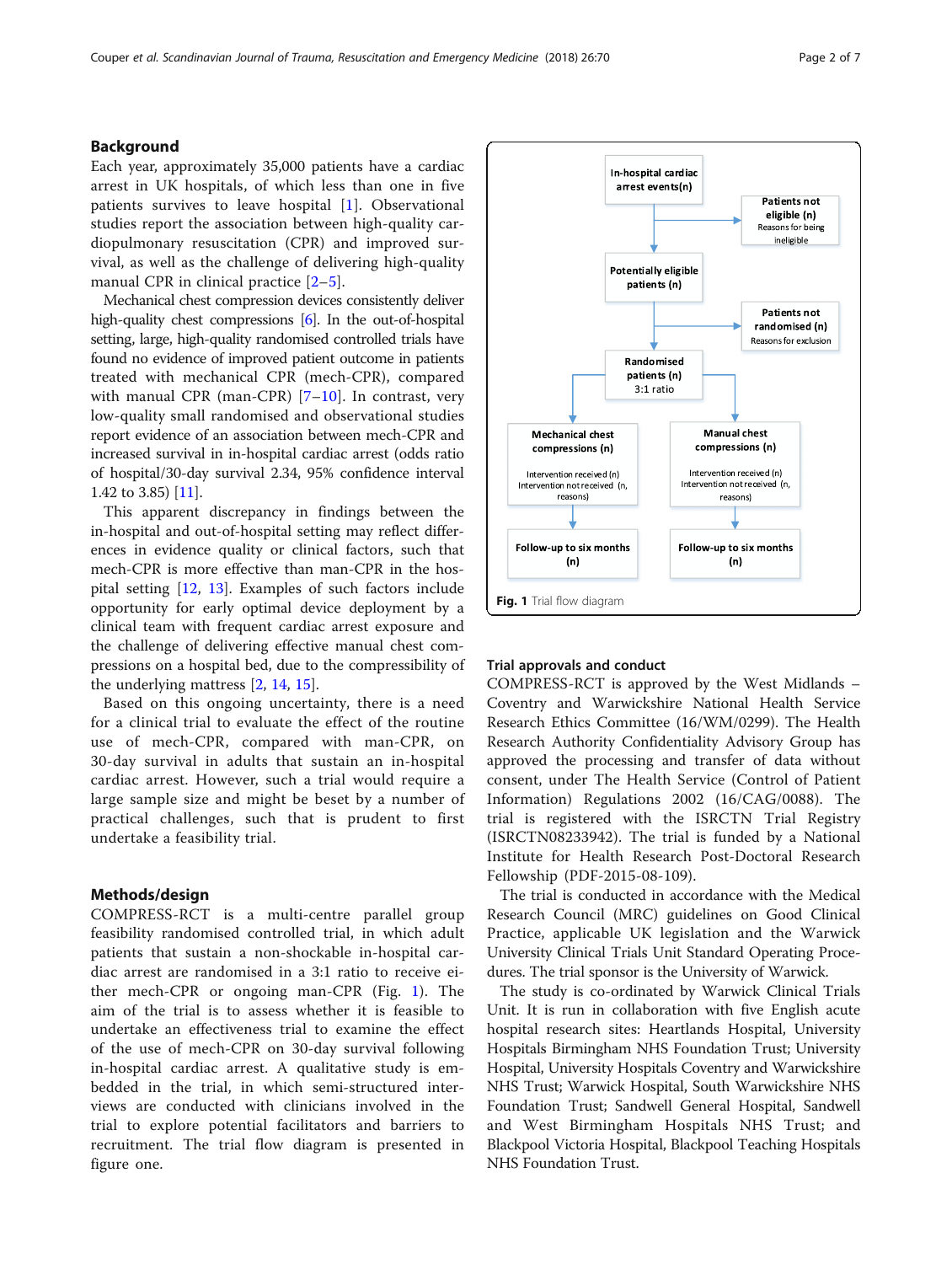#### Outcome measures

The primary outcome for this feasibility trial is the proportion of eligible patients randomised during site operational recruitment hours.

We will measure a range of secondary outcome measures, grouped as study feasibility outcomes, patient outcomes, process outcomes, and safety outcomes, which are summarised in Table 1.

#### Eligibility criteria

Participants are eligible to be included in the trial if they:

- 1. Sustain an in-hospital cardiac arrest and resuscitation is attempted by a hospital cardiac arrest team trained in the use of the mechanical chest compression device (excludes cardiac arrests in the emergency department).
- 2. In a non-shockable rhythm (pulseless electrical activity or asystole) at the time of eligibility assessment.
- 3. Known or believed to be aged 18 years or over.

A team is categorised as being trained in device use if at least two clinicians present have been trained in device use.

#### Table 1 Study secondary outcomes

Study feasibility outcomes (formulae detailed summary in Additional file [1](#page-5-0))

- Proportion of patients randomised outside of weekday daytime hours). • Device deployment time- measured as the pause in chest
- compressions associated with device deployment.
- Proportion of patients/consultees providing agreement to ongoing study participation.
- Success of study blinding procedures.
- Proportion of patients with complete follow-up data.
- Proportion of patients with analysable chest compression quality data. Patient outcomes

- Return of spontaneous circulation- defined as the return of a spontaneous circulation for at least twenty minutes.
- Duration of critical care and hospital stay.
- Survival- measured at hospital discharge, 30-days, and 6-months.
- Quality of life- measured using EQ-5D-5 L (EuroQOL- 5 dimensions- 5 levels) and SF-12 (12-item short form survey) questionnaires at hospital discharge and 6-months.
- Good neurological outcome measured using cerebral performance category (CPC) at discharge and the modified Rankin score (mRS) at discharge and at six-months. Good neurological outcome will be defined as a CPC of 1 or 2 or return to baseline (pre-admission) CPC, or mRS of 0–3 or return to baseline (pre-admission) mRS.

#### Process outcomes

• Cardiopulmonary resuscitation (CPR) quality (chest compression rate, chest compression depth, flow-fraction, pre-shock pause, post-shock pause, peri-shock pause).

Safety outcomes

• Device related adverse events

#### Exclusion criteria are:

- 1. Patient has valid do not attempt cardiopulmonary resuscitation order.
- 2. Known or clinically apparent pregnancy.
- 3. Cardiac arrest where use of a mechanical chest compression device is contra-indicated (e.g. following cardiac surgery, thoracic trauma, patient size).
- 4. Known previous study participation.
- 5. Patient requiring use of mechanical chest compression device as part of routine clinical care.
- 6. Patient known to be detained by Her Majesty's Prison Service.

#### Recruitment and randomisation

It is intended that, where possible, the recruitment process is led 24-h a day by the hospital cardiac arrest team. On arrival of the mechanical device at the cardiac arrest location, a trained member of the cardiac arrest team assesses patient eligibility for study inclusion. If a patient is identified as being eligible, then the patient proceeds to randomisation.

Patients are individually randomised in a 3:1 ratio in favour of the use of the mech-CPR, using a sequentially numbered sealed opaque envelope system. An unequal randomisation ratio was chosen to increase clinician exposure to device use during the trial. A single envelope is stored with each mechanical device at all times. The randomisation sequence was created by the study statistician, using the centre as strata and using random blocks to ensure that a 3:1 allocation was maintained for both interventions for a given strata. Envelopes are packed by a Warwick Clinical Trials Unit staff member who is independent of the study team.

At the point that the envelope is opened, the patient is categorised as being randomised for the intention-to-treat analysis. Following envelope use, the next sequentially numbered envelope is allocated to that device.

#### Consent

Cardiac arrest is a sudden, unpredictable event, in which the patient immediately loses consciousness. Furthermore, the need for immediate treatment makes it impractical to obtain informed consent from the patient's consultee prior to trial enrolment. On this basis, a Research Ethics Committee has approved the initial enrolment of trial participants under a waiver of consent in accordance with the English law.

Participants that survive the cardiac arrest are approached at the earliest reasonable opportunity following the cardiac arrest event. Following explanation of the trial, the participant or their consultee is offered one of three options: 1) use of routine health data sources for data collection and completion of questionnaires at discharge and six-months;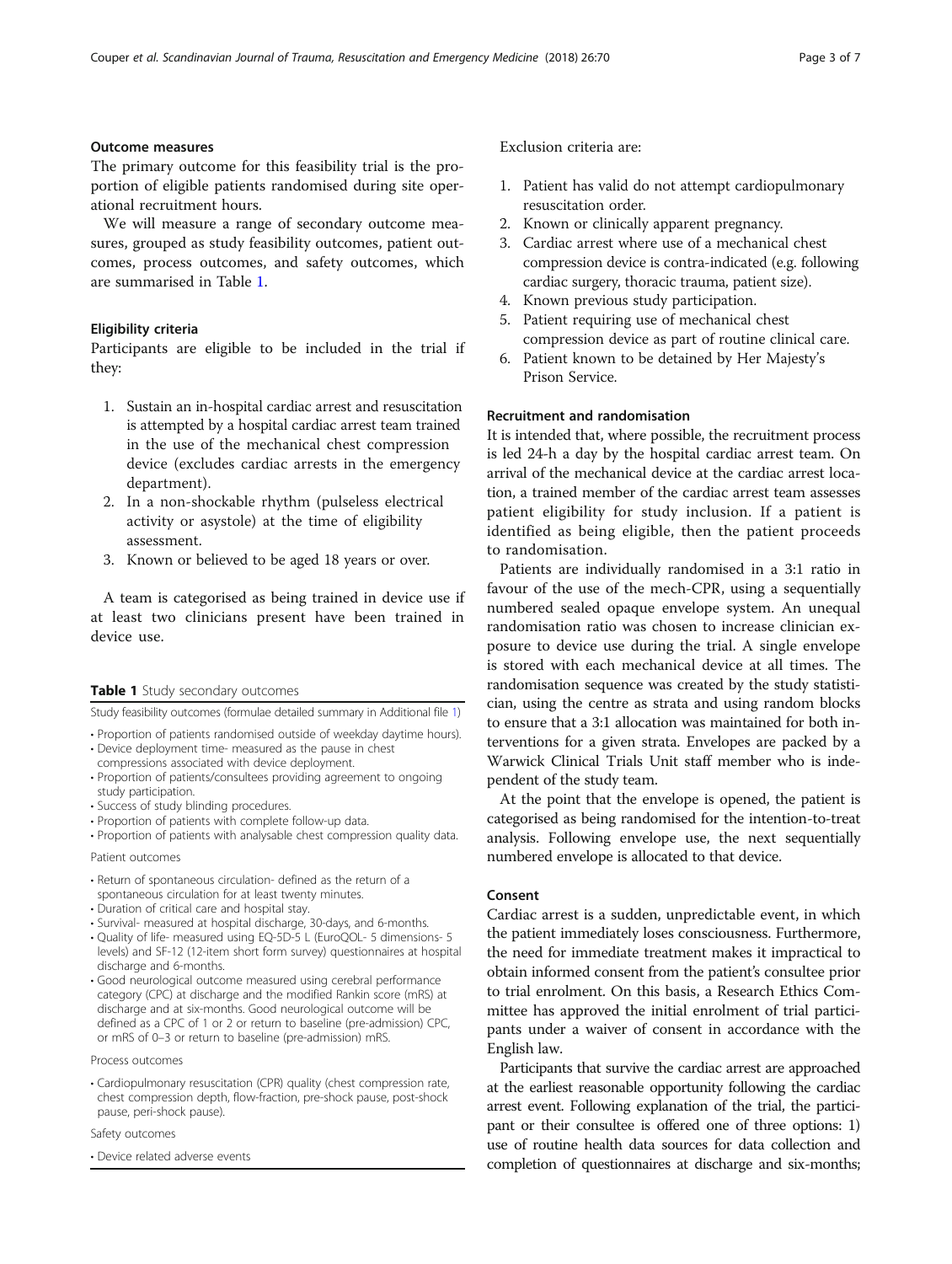2) use of routine health data sources for data collection without questionnaire completion; or 3) declination of

further study involvement and data collection. In the event that the participant lacks capacity to make decisions, this approach is made to the participant's designated personal or professional consultee.

We consulted in detail with a group of patient research ambassadors regarding the approach that should be adopted in relation to trial information provision to family members in the event that the participant dies. The group carefully considered the three main options: active information (e.g. letter); passive information (e.g. poster in hospital bereavement office), or no information. The patient research ambassadors recommended that family members should not be informed about trial participation. In forming this view, the group considered factors such as the nature of the intervention being studied and the balance of benefit and harm in providing information at a time of bereavement. This reflects the approach that has been adopted in similar trials [\[8,](#page-6-0) [16,](#page-6-0) [17\]](#page-6-0).

#### Sources of bias

#### Compliance and contamination

Compliance with allocated study treatment is being monitored, together with reasons for non-compliance, throughout the trial. It is acknowledged that non-compliance may be unavoidable in some circumstances, such as where a participant has return of spontaneous circulation following randomisation and prior to initiation of mech-CPR. Where possible, defibrillator download data is used to corroborate compliance information recorded on the case report form.

Potential causes of contamination are dependent on study allocation. In the mech-CPR arm, contamination is most likely attributable to compliance issues. In the man-CPR arm, crossover may occur if a special circumstance arises following randomisation where local policy requires use of mech-CPR (e.g. post-randomisation decision for intra-arrest coronary angiography). Such events are likely to be rare and are recorded and monitored throughout the trial.

#### Blinding

The nature of the intervention makes it impossible to blind clinical personnel present at the cardiac arrest event. It is not possible to blind clinical and site research teams to treatment allocation as the intervention is recorded in the participant's medical record and clinical examination may indicate device use (e.g. chest bruising). However, it is not considered likely that knowledge of treatment allocation will influence delivery of other intra-arrest or post-arrest interventions.

Participants will be initially blinded as they will be unconscious throughout the cardiac arrest event. An active attempt is made to maintain this blinding, although participants may nevertheless subsequently become unblinded (e.g. if they access their medical records). The rationale for maintaining blinding will be explained during the consent process and in study information. The success of participant blinding is measured through study questionnaires distributed at hospital discharge and six-months by asking participants whether they are aware of their study allocation and which treatment they believe that they received.

#### Trial interventions/treatment

All patients initially receive manual chest compressions. Following commencement of the trial intervention, the intervention will continue for the duration of the cardiac arrest event. Aside from the trial intervention being tested (method of chest compression delivery), it is expected that all cardiac arrest interventions in both groups is delivered in accordance with Resuscitation Council (UK) guidelines [[18\]](#page-6-0).

#### Mech-CPR (intervention group)

In participants randomised to the mechanical chest compression trial arm, a LUCAS-2 or LUCAS-3 device (Jolife AB/Stryker, Lund, Sweden) is deployed as early as possible following randomisation. The device is used in place of manual chest compressions as long as continued resuscitation is indicated.

Cardiac arrest teams are trained to minimise pauses in chest compression delivery during device deployment. The device is deployed in two phases (1- insertion of the back plate; 2- deployment of the upper part of the device), with chest compressions delivered between the two phases. Teams aim for the maximum chest compression pause during each phase to be less than ten seconds. The training method being used is modelled on our preparatory manikin work [\[19\]](#page-6-0).

#### Man-CPR (control group)

In patients randomised to the man-CPR arm, patients continue to receive manual chest compressions. Where available, the cardiac arrest team may use a real-time audiovisual feedback device to guide the quality of manual chest compressions.

#### Data collection and management

Study data are collected by site research teams. Anonymised data are transferred securely to the trial co-ordinating centre. Study data items and definitions match, as far as possible, those used for the UK-based National Cardiac Arrest Audit [\[1](#page-6-0)]. Table [2](#page-4-0) shows an overview of data to be collected and the corresponding assessment time-point. In participants that consent to follow-up, the period of follow-up is six months after the cardiac arrest event.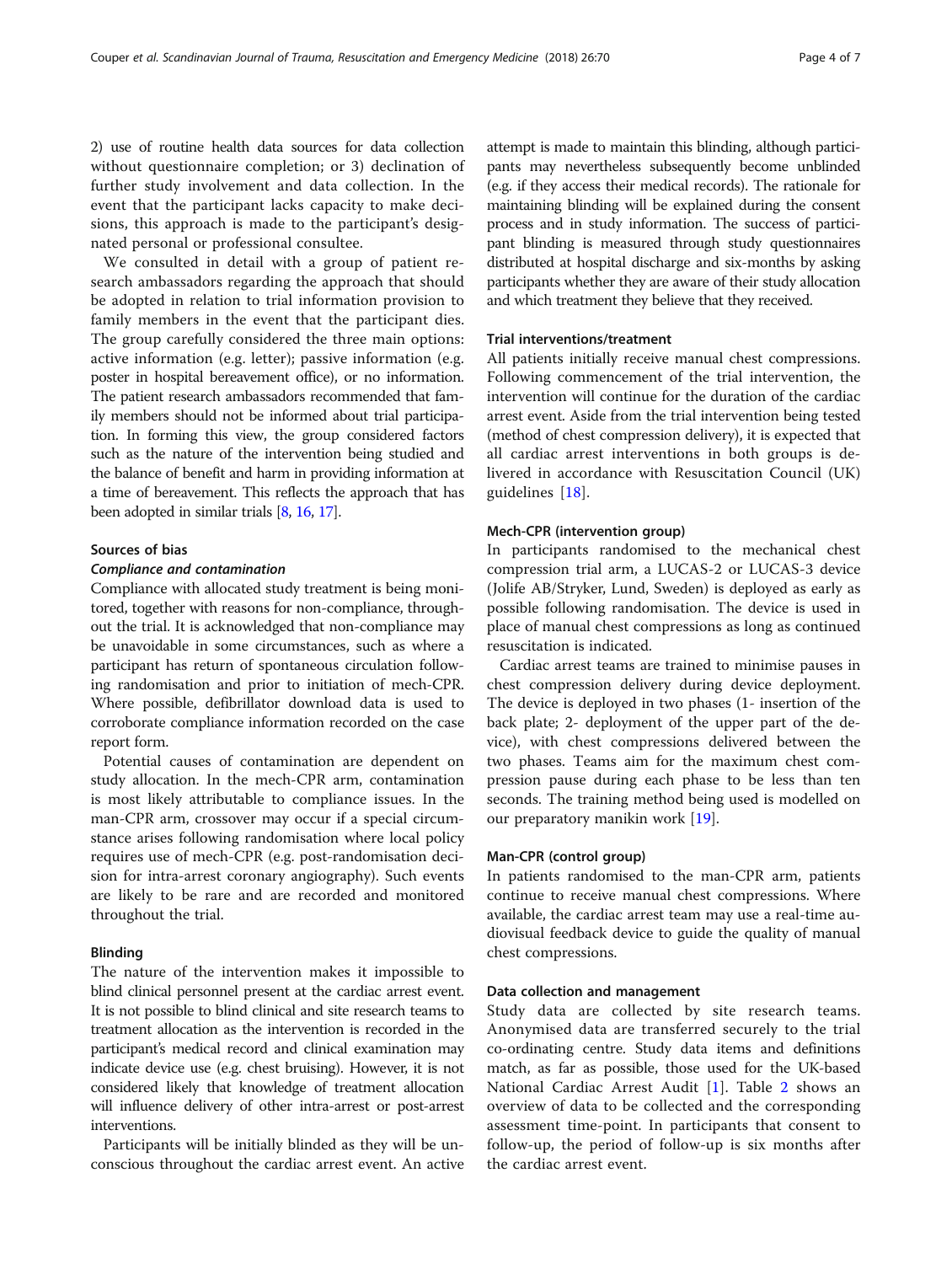| Assessment points                            |       |                                                            | 3                              |                                                     | 5        | 6                                                               |
|----------------------------------------------|-------|------------------------------------------------------------|--------------------------------|-----------------------------------------------------|----------|-----------------------------------------------------------------|
| Assessment point window                      | event | Cardiac arrest 2 days $(\pm 3$ days)<br>after assessment 1 | Regular in-hospital<br>reviews | 30-day $(\pm 2 \text{ days})$<br>after assessment 1 | Hospital | Six-months $(\pm 1 \text{ m})$<br>discharget after assessment 1 |
| Eligibility assessment                       |       |                                                            |                                |                                                     |          |                                                                 |
| Intervention                                 |       |                                                            |                                |                                                     |          |                                                                 |
| Cardiac arrest event data                    |       |                                                            |                                |                                                     |          |                                                                 |
| Patient demographics/past medical<br>history |       |                                                            |                                |                                                     |          |                                                                 |
| Defibrillator record download                |       |                                                            |                                |                                                     |          |                                                                 |
| Post-cardiac arrest treatment                |       |                                                            |                                |                                                     |          |                                                                 |
| Length of hospital stay                      |       |                                                            |                                |                                                     |          |                                                                 |
| Survival status                              |       |                                                            |                                |                                                     |          |                                                                 |
| Quality of life (SF-12 and EQ-5D-5 L)        |       |                                                            |                                |                                                     |          |                                                                 |
| Assessment of blinding                       |       |                                                            |                                |                                                     |          |                                                                 |
| Consent to continue‡                         |       |                                                            |                                |                                                     |          |                                                                 |
| Adverse events                               |       |                                                            |                                |                                                     |          |                                                                 |

<span id="page-4-0"></span>Table 2 Schedule of intervention delivery and data collection

† − May occur before visit four; ‡ − Seek at first appropriate opportunity

SF-12- 12-item short form survey; EQ-5D-5 L- EuroQOL- 5 dimensions- 5 levels

#### Adverse events/adverse device events

COMPRESS-RCT enrols a population of participants who are in an immediately life-threatening situation. The majority of participants are not expected to survive, and those that do will require a prolongation of their hospital stay and may have long-term incapacity and disability. These events will be recorded as outcome measures. As such, adverse events and adverse device events will only be recorded where the event is potentially related to trial participation (i.e. may have resulted from study treatment) and the event is unexpected. Events are only recordable if they occur prior to the participant being discharged from hospital.

Expedited reporting is required for recordable adverse events and adverse device events that meet standardised criteria for seriousness, namely events that: result in death, are immediately life-threatening, require hospitalisation or prolongation of existing hospitalisation, result in persistent or significant disability or incapacity, result in congenital abnormality or birth defect, or result in an important medical condition.

#### Sample size

The planned sample size is 330 participants. This number is based on two separate calculations.

Firstly, in relation to the primary outcome, we project a total eligible sample size of 550 participants at study sites over the study period. Based on a recruitment rate of 60%, a sample size of 330 randomised patients will allow us to estimate the 95% confidence interval of the recruitment rate with sufficient precision (i.e. 55.9 to 64.1%) to support progression to an effectiveness trial.

Secondly, we will use the approach of comparing groups using an 80% one-sided confidence interval, as described by Cocks and Torgerson, to establish if a clinically meaningful difference between groups in an effectiveness trial can be ruled out, thereby precluding progression to an effectiveness trial [\[20\]](#page-6-0). For an effectiveness trial, a sample size of 3554 patients would be required to detect a 3.5% absolute improvement in 30-day survival at a power of 90% and a significance level of 0.05. As such, 9% of 3554 (320) is required for our feasibility study, which has been slightly increased to account for patients lost to follow-up [[20](#page-6-0)].

#### Statistical analysis

Feasibility outcomes will be reported using descriptive statistics. Categorical data will be described as frequency and percentage. Continuous data will be assessed for normality, and described as mean and standard deviation or median and interquartile range as appropriate.

We will report and analyse patient and process outcomes as we would for an effectiveness trial. Analyses will be undertaken on an intention-to-treat basis. For dichotomous outcomes, we will describe differences between groups as risk ratio and 95% confidence interval. For continuous outcomes, we will report mean difference and 95% confidence interval. In addition, for the outcome of 30-day survival, we will compare groups using an 80% one-sided confidence interval, based on the approach described by Cocks and Torgerson [[20](#page-6-0)]. We will report both unadjusted analyses, and analyses adjusted for key baseline characteristics.

#### Qualitative study

The qualitative aspect of the study will be undertaken at centres participating in the clinical trial, and will explore staff member's experiences of being involved in the trial, as well as potential barriers and facilitators to recruitment.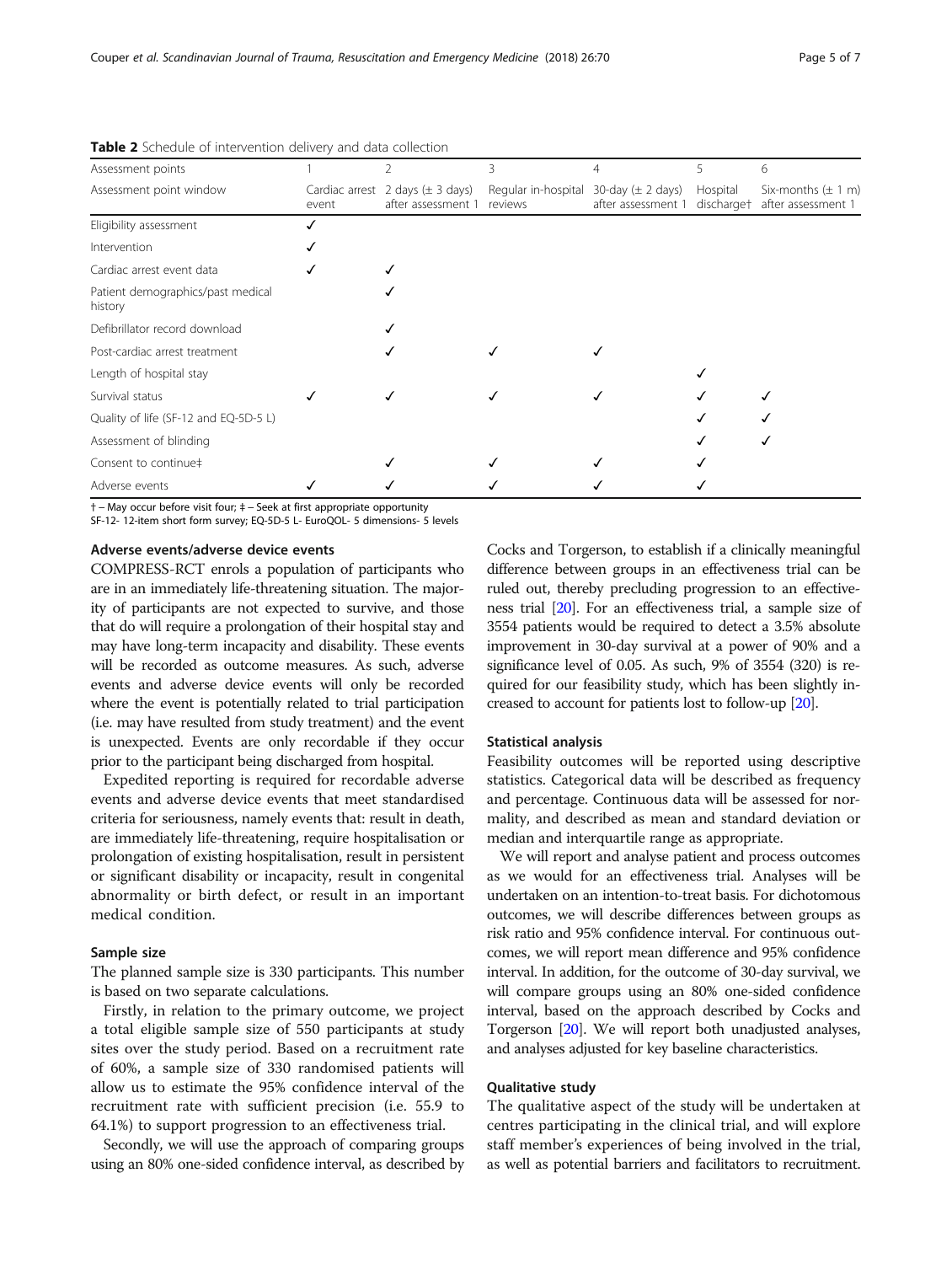<span id="page-5-0"></span>Following written informed consent, a researcher will conduct a digitally audio recorded face-to-face semi-structured interview with the staff member about their experience of the COMPRESS-RCT study. Staff members will be purposively sampled to ensure a diverse sample based on factors such as clinical role, study site, and whether or not a patient was actually randomised to the study. Recruitment will continue recruitment until data saturation is achieved, which is anticipated to be approximately 30 participants [[21,](#page-6-0) [22\]](#page-6-0).

Interviews will be transcribed verbatim. Data will be analysed using a constant comparative method that is informed by a grounded theory approach [\[23](#page-6-0)]. We will review each interview on its completion and compare it to other interview data. This process will enable us to identify patterns and themes within the dataset, and may facilitate the development of a conceptual model to describe potential and actual barriers to recruitment, together with possible solutions.

#### Trial oversight/monitoring

The trial is managed by a trial management group that meets on a monthly basis. The management group is comprised of clinical co-applicants, a methodologist, administrative staff, and patient research ambassadors. Independent oversight is provided through a trial oversight committee, comprised of an independent chair and trial management group members. The oversight committee meets on a six-monthly basis. The oversight committee chair, trial statistician, and an independent clinical expert review unblinded outcome data in a closed meeting following each oversight committee meeting.

#### Discussion

The time-critical nature of cardiac arrest makes research on the effectiveness of cardiac arrest interventions both practically and ethically challenging [[24\]](#page-6-0). Observational studies provide useful insights in to the effectiveness of interventions, but are prone to biases, such as selection bias and the recently described resuscitation time bias [[24,](#page-6-0) [25\]](#page-6-0). In the out-of-hospital setting, observational studies of mech-CPR have produced inconsistent findings [[26](#page-6-0)–[28\]](#page-6-0). In contrast, findings of high-quality large randomised controlled trials have produced consistent results, showing no benefit in the routine use of mech-CPR compared with man-CPR [\[10\]](#page-6-0). Such data highlights the value of using high-quality randomised controlled trials, where available, as a basis for policy-making.

To date, cardiac arrest randomised controlled trials have tended to focus on the out-of-hospital setting. A systematic review of cardiac arrest randomised controlled trials published between 2002 and 2012 identified 61 trials, of which only three (5%) included in-hospital cardiac arrest patients [[29](#page-6-0)]. Differences between out-of-hospital and

in-hospital cardiac arrest in terms of patient characteristics and clinical response limit the direct generalisability of research findings between these settings  $[1, 30]$  $[1, 30]$  $[1, 30]$ . Furthermore, it likely means that experience and lessons learned from the successful delivery of out-of-hospital cardiac arrest research cannot necessarily be directly transferred to the in-hospital setting [[31](#page-6-0)].

COMPRESS-RCT will provide important new information as to the feasibility of conducting a randomised controlled trial of mech-CPR in the hospital setting. More broadly, we will provide new insight in to the challenges of both delivering cardiac arrest research on a 24/7 basis in an acute hospital.

#### Trial status

The current approved protocol is version 3.0, dated 29th January 2018. The full protocol is included in the electronic supplement. Trial recruitment is ongoing. Trial recruitment commenced February 2017, with a scheduled end date of February 2019.

#### Additional file

[Additional file 1:](https://doi.org/10.1186/s13049-018-0538-6) Formulae for deriving study feasibility outcomes. (PDF 288 kb)

#### **Abbreviations**

CPR: cardiopulmonary resuscitation; EQ-5D-5 L: EuroQOL- 5 dimensions- 5 levels; Man-CPR: manual cardiopulmonary resuscitation; Mech-CPR: mechanical cardiopulmonary resuscitation; SF-12: 12-item short form survey

#### Acknowledgements

COMPRESS-RCT collaborators.

Catherine Baldock (University Hospitals Coventry and Warwickshire NHS Trust). Christopher Bassford (University Hospitals Coventry and Warwickshire NHS Trust). Roger Beadle (South Warwickshire NHS Foundation Trust). Sukhdeep Dosanjh (Warwick Clinical Trials Unit, Warwick Medical School,

University of Warwick, Coventry, UK).

Anthony Freestone (Blackpool Teaching Hospitals NHS Foundation Trust). Jonathan Hulme (Sandwell and West Birmingham Hospitals NHS Trust). Catherine Lawrence (Warwick Clinical Trials Unit, Warwick Medical School, University of Warwick, Coventry, UK.

#### Funding

This research is funded by an NIHR Post-Doctoral Research Fellowship (PDF 2015-08-109). A condition of funding was the use of an unequal randomisation ratio. Otherwise, the funder had no role in the design of the study, data collection, data analysis and interpretation, or the writing of the manuscript. The views expressed are those of the authors and not necessarily those of the NHS, the NIHR or the Department of Health.

Some support for equipment is provided by Jolife AB/Stryker, who manufacture the LUCAS mechanical chest compression device. Jolife AB/ Stryker have no role in the design of the study, data collection, data analysis and interpretation, or the writing of the manuscript.

#### Availability of data and materials

Data sharing is not applicable to this article as no datasets were generated or analysed.

#### Authors' contributions

All authors contributed to the design of the trial. KC, TQ, RL, AD, KS, and GDP contributed to the application for research funding. All authors have read and approved the final manuscript.